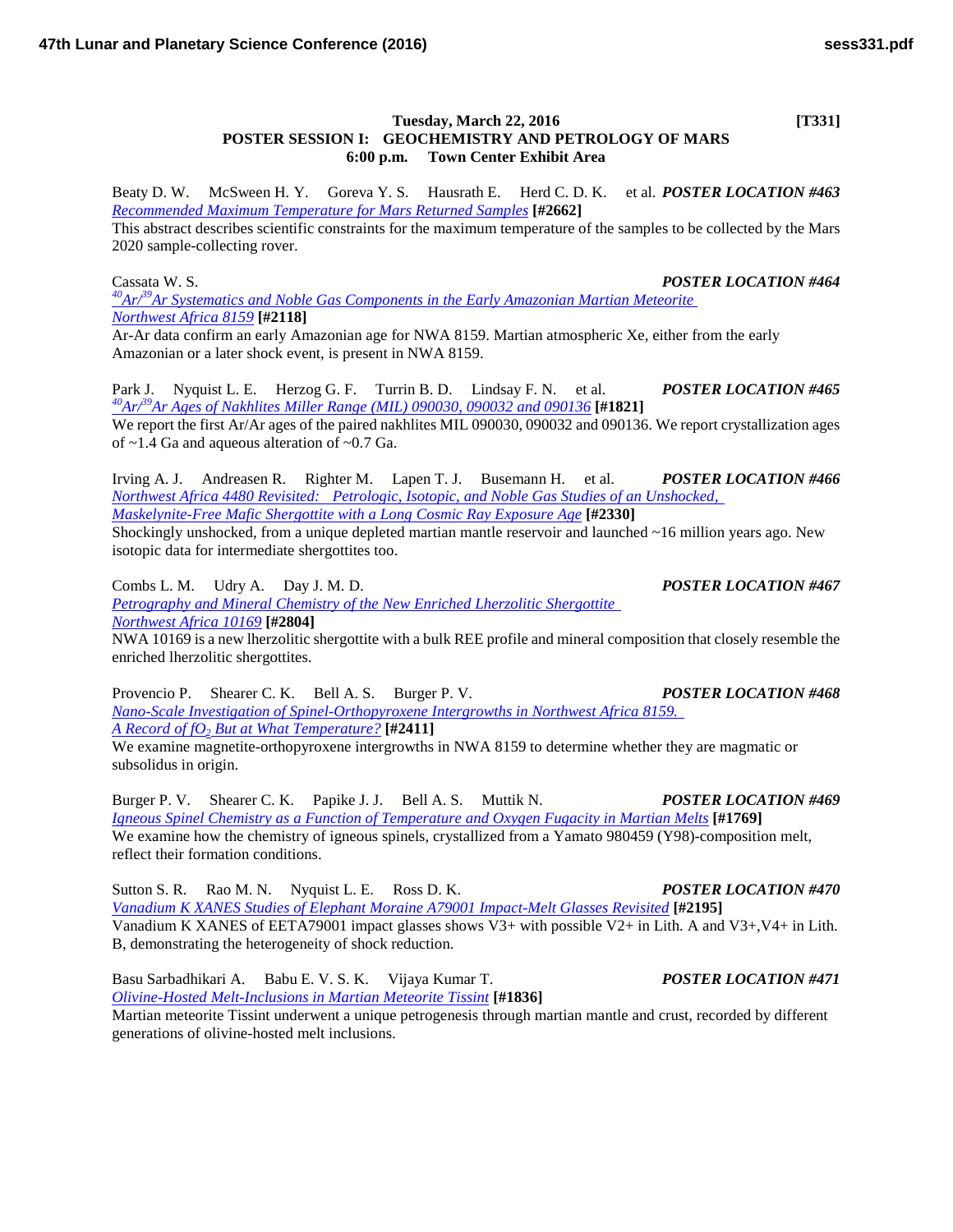Castle N. Herd C. D. K. *POSTER LOCATION #472 [Trace Elements in Martian Meteorites and the Olivine Peritectic Reaction: Insights from Tissint](http://www.hou.usra.edu/meetings/lpsc2016/pdf/2467.pdf)  [Experimental](http://www.hou.usra.edu/meetings/lpsc2016/pdf/2467.pdf) Petrology* **[#2467]**

Results of experimental investigation of Tissint, specifically the role of oxidation during crystallization; application to shergottites and martian volcanism.

Collinet M. Grove T. L. *POSTER LOCATION #473 Melting Conditions of Alkali- [and Phosphorus-Rich Primary Magmas from the Martian](http://www.hou.usra.edu/meetings/lpsc2016/pdf/2837.pdf) Mantle* **[#2837]** Low-degree experimental melts constrain the incongruent melting reactions of the martian mantle and the effect of variable amounts of phosphorus.

Shearer C. K. Bell A. S. Burger P. V. Papike J. J. Jones J. et al. *POSTER LOCATION #474 [The Mineralogy, Geochemistry, and Redox State of Multivalent Cations During the Crystallization](http://www.hou.usra.edu/meetings/lpsc2016/pdf/1373.pdf)  of Primitive Shergottitic Liquids at Various fO<sub>2</sub>. Insights into the fO<sub>2</sub> of the Martian Mantle and [Crustal Influences on Redox Conditions of Martian](http://www.hou.usra.edu/meetings/lpsc2016/pdf/1373.pdf) Magmas* **[#1373]** This presentation explores the effect of  $fO_2$  on the liquid line of descent (LLD) for primitive shergottite

liquid compositions.

Ferdous J. Brandon A. D. Peslier A. H. Pirotte Z. *POSTER LOCATION #475 [Basaltic Shergottite Northwest Africa 856: Differentiation of a Martian](http://www.hou.usra.edu/meetings/lpsc2016/pdf/2126.pdf) Magma* **[#2126]** The crystallization history of an enriched basaltic shergottite, NWA 856, constrains differentiation processes in martian magmatic systems.

Peluso D. O. Balta J. B. *POSTER LOCATION #476 [Rare Earth Element Variations in Recharging Martian Magma Chambers: Impact on](http://www.hou.usra.edu/meetings/lpsc2016/pdf/1789.pdf)  Shergottite [Compositions](http://www.hou.usra.edu/meetings/lpsc2016/pdf/1789.pdf)* **[#1789]** Rare earth element variations during resupply of active martian magma chambers.

Koike M. Takahata N. Sano Y. Nagaishi K. Ishikawa T. *POSTER LOCATION #477 [Lithium and Lead Isotopic Signatures of Martian Sub-Surface Components Recorded in](http://www.hou.usra.edu/meetings/lpsc2016/pdf/1843.pdf)  [Shergottites](http://www.hou.usra.edu/meetings/lpsc2016/pdf/1843.pdf) Phosphates* **[#1843]**

We present our preliminary in-situ δ7Li analyses of shergottites phosphates along with U-Pb data. These phosphates might provide martian crustal information.

Jacobs G. M. Anand M. Franchi I. A. Grady M. M. *POSTER LOCATION #478 [Investigating the History of Proto-Breccia Clasts in Martian Regolith Breccia](http://www.hou.usra.edu/meetings/lpsc2016/pdf/2787.pdf)  [Northwest Africa](http://www.hou.usra.edu/meetings/lpsc2016/pdf/2787.pdf) 7034* **[#2787]**

Proto-breccia clasts are identified and their histories evaluated using SEM and C-T data, in martian brecciated meteorite NWA 7034.

Santos A. R. Agee C. B. Humayun M. McCubbin F. M. Shearer C. K. *POSTER LOCATION #479 [Petrogenesis of Igneous-Textured Clasts in Martian Meteorite Northwest Africa](http://www.hou.usra.edu/meetings/lpsc2016/pdf/2971.pdf) 7034* **[#2971]** New chemical data from igneous-textured clasts within NWA 7034 provides insight into their formation history and suggests they derive from separate sources.

McCubbin F. M. Barnes J. J. Santos A. R. Boyce J. W. Anand M. et al. *POSTER LOCATION #480 [Hydrogen Isotopic Composition of Apatite in Northwest Africa 7034: A Record of the](http://www.hou.usra.edu/meetings/lpsc2016/pdf/1326.pdf)  ["Intermediate" H-Isotopic Reservoir in the Martian](http://www.hou.usra.edu/meetings/lpsc2016/pdf/1326.pdf) Crust?* **[#1326]** Reservoirs abound / Is hydrogen in the mix? / We may never know.

MacArthur J. L. Bridges J. C. Hicks L. J. Burgess R. Joy K. H. *POSTER LOCATION #481 [Water and the Formation of the Northwest Africa](http://www.hou.usra.edu/meetings/lpsc2016/pdf/2916.pdf) 8114 Martian Regolith* **[#2916]**

NWA 8114 pyroxene recrystallised and oxidised to magnetite and amorphous silicate, with later low-T goethite formation, shown by TEM and synchrotron FTIR, XRD.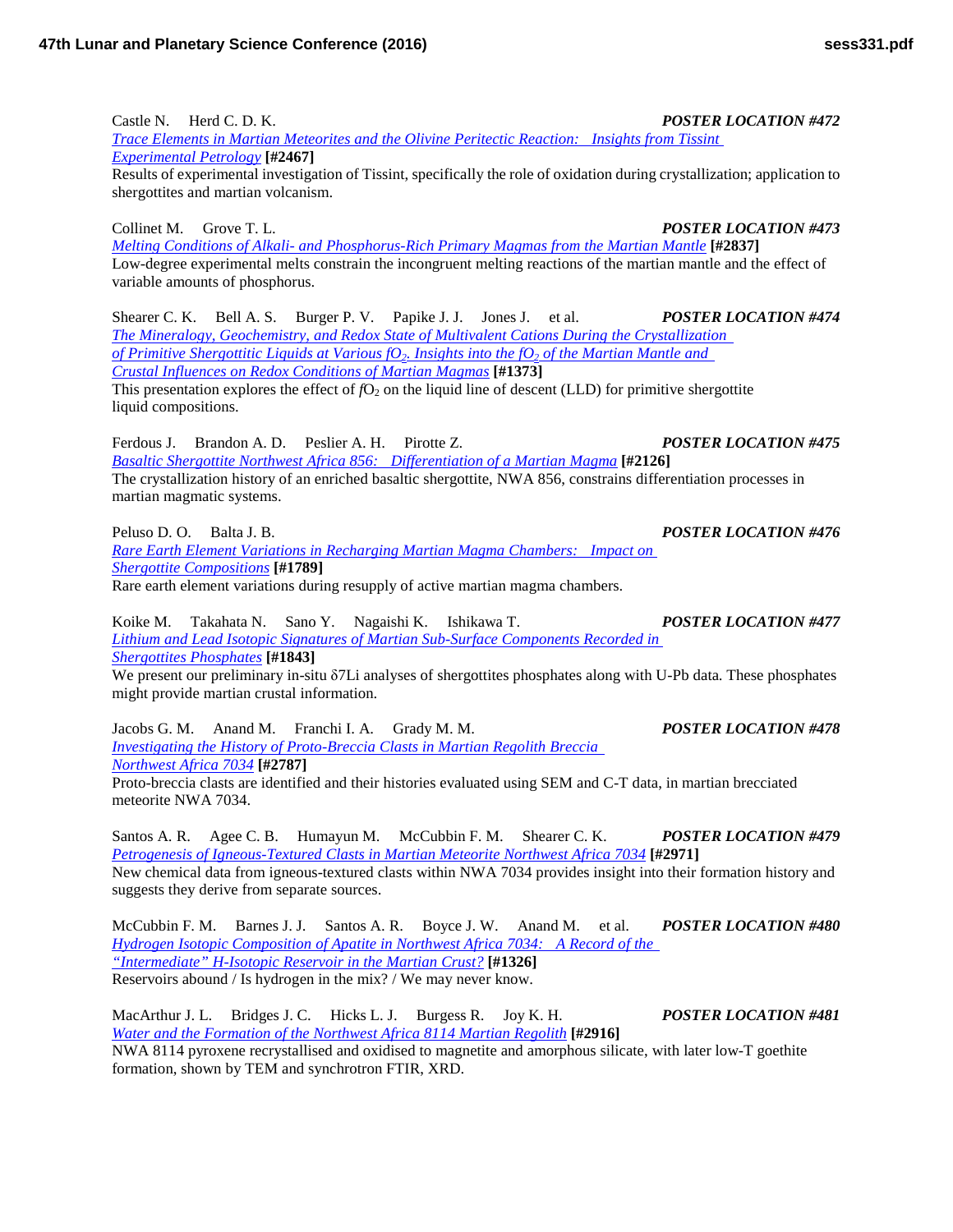Peslier A. H. Cintala M. J. Montes R. Cardenas F. *POSTER LOCATION #482 [FTIR Analysis of Water in Pyroxene and Plagioclase in Allan Hills 84001 and](http://www.hou.usra.edu/meetings/lpsc2016/pdf/1173.pdf) Nakhlites* **[#1173]** Degassing and shock control the water content of pyroxene and plagioclase/maskelynite in ALH 84001 and nakhlites.

Martin A. M. Médard E. Lanzirotti T. *POSTER LOCATION #483 [3D-Mapping of Fayalite Oxidation Using Synchrotron: Implications for Volatiles Evolution](http://www.hou.usra.edu/meetings/lpsc2016/pdf/3059.pdf)  [During Planetary Crust](http://www.hou.usra.edu/meetings/lpsc2016/pdf/3059.pdf) Formation* **[#3059]**

We present Fe redox maps of oxidized fayalite crystals oriented in three crystallographic directions, and constrain the evolution and role of volatiles.

Takenouchi A. Mikouchi T. *POSTER LOCATION #484*

*[Iron Micro-XANES Analysis of Colored Olivine in Martian](http://www.hou.usra.edu/meetings/lpsc2016/pdf/1755.pdf) Meteorites* **[#1755]** We analyzed various colored olivine in ten martian meteorites by SR-XANES and considered their formation processes combining previous SEM observation results.

McKeeby B. E. Mahmood S. Lowe M. Greenwood J. P. *POSTER LOCATION #485 [An Investigation of Jarosite and Associated Alteration Mineralogy in Martian Meteorite](http://www.hou.usra.edu/meetings/lpsc2016/pdf/1311.pdf)  [Roberts Massif 04262 Using Micro-Raman](http://www.hou.usra.edu/meetings/lpsc2016/pdf/1311.pdf) Spectroscopy* **[#1311]**

Martian thin section RBT 04262,30 was studied using a micro-Raman spectroscopy, SEM BSE and EDS. Jarosite was imaged as vein fill crosscutting sulfate grains.

Vaci Z. Newsom H. E. Agee C. B. Brearley A. J. Tschauner O. et al. *POSTER LOCATION #486 [Electron Probe Microanalysis, Micro X-Ray Diffraction, and Deuterium-Hydrogen Analysis of](http://www.hou.usra.edu/meetings/lpsc2016/pdf/2538.pdf)  [Hydrous Alteration in Martian Meteorites Northwest Africa 10416 and](http://www.hou.usra.edu/meetings/lpsc2016/pdf/2538.pdf) 8159* **[#2538]** Altered olivine grains in NWA 8159 and 10416 were analyzed by electron microprobe. NWA 10416 was further

analyzed by micro-XRD and D/H mass spectrometry.

Usui T. Alexander C. M. O'D. Wang J. Simon J. I. Jones J. H. *POSTER LOCATION #487 [Coordinated In Situ NanoSIMS Analyses of H-C-O Isotopes in Allan Hills 84001](http://www.hou.usra.edu/meetings/lpsc2016/pdf/1780.pdf) Carbonates* **[#1780]** This study provides a new estimate on the hydrogen isotopic composition ( $D/H = -1.5-2\times SMOW$ ) of the Noachian surface water.

Izawa M. R. M. Schmidt M. E. Berger J. A. Gellert R. *POSTER LOCATION #488 [Evaluating the Influence of Magamatic Sulphides on Chalcophile Element Enrichments in the](http://www.hou.usra.edu/meetings/lpsc2016/pdf/2705.pdf)  [Bradbury Assemblage, Gale Crater, Mars, Using APXS](http://www.hou.usra.edu/meetings/lpsc2016/pdf/2705.pdf) Measurements* **[#2705]** Chalcophile element enrichments in Gale crater measured by APXS may be influenced by magmatic sulphides.

Adcock C. T. Tschauner O. Hausrath E. M. *POSTER LOCATION #489 [An Investigation of Shock Effects on Mars-Relevant Phosphate Minerals: Shock-Transformation](http://www.hou.usra.edu/meetings/lpsc2016/pdf/1577.pdf)  of [Chlorapatite](http://www.hou.usra.edu/meetings/lpsc2016/pdf/1577.pdf)* **[#1577]** Results and implications of shock-recovery experiments and synchrotron studies on Mars-relevant phosphate minerals.

Walton E. L. Tschauner O. Herd C. D. K. Agee C. B. *POSTER LOCATION #490 [Shock Effects in New Martian Olivine Basalt Northwest Africa 10416: Distinct from Shergottites](http://www.hou.usra.edu/meetings/lpsc2016/pdf/1639.pdf)  [but Akin to Northwest Africa](http://www.hou.usra.edu/meetings/lpsc2016/pdf/1639.pdf) 8159* **[#1639]**

Shock effects in new martian basalt NWA 10416 are described which imply a relatively low shock pressure but longer shock duration compared to shergottites.